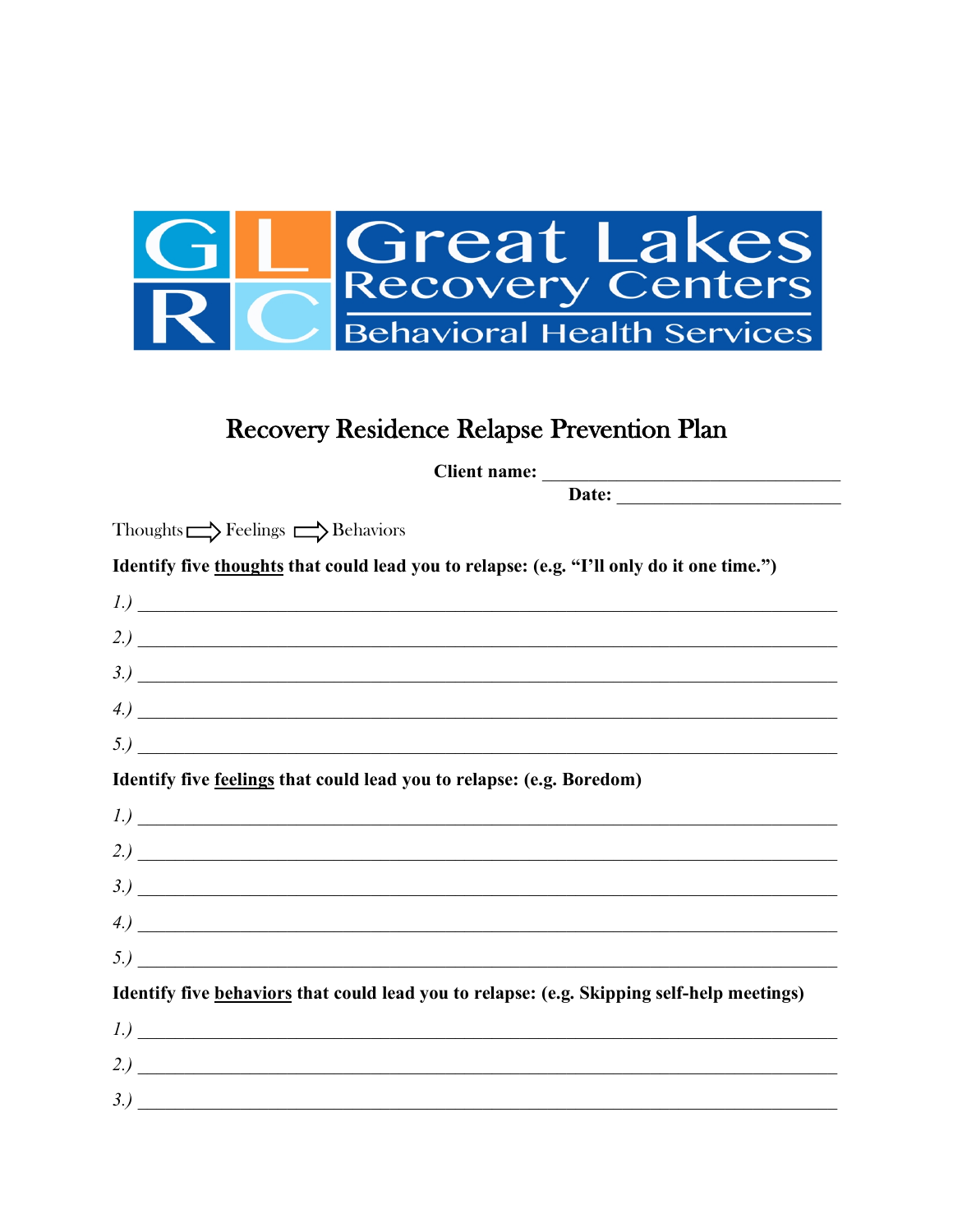$4.)$ 

Identify warning signs that could indicate you're falling into 'relapse mode': (e.g. sleeping a lot, irritable, isolating, etc.)

| $1.) \fbox{---}$                                                          |  |  |
|---------------------------------------------------------------------------|--|--|
|                                                                           |  |  |
| 3.)                                                                       |  |  |
| $\left(4.\right)$                                                         |  |  |
|                                                                           |  |  |
| $\left( \begin{array}{ccc} 6. & \rule{2.2cm}{0.15mm} \end{array} \right)$ |  |  |
|                                                                           |  |  |
| 8.)                                                                       |  |  |
|                                                                           |  |  |
| 10.)                                                                      |  |  |

Identify how others could help you if you're starting to feeling like you're slipping into 'relapse mode': (e.g. taking you to a meeting, giving you space, talking with you, etc.)

| 2.)                                                                                                                                                                                                                                                                              |  |  |
|----------------------------------------------------------------------------------------------------------------------------------------------------------------------------------------------------------------------------------------------------------------------------------|--|--|
| 3.)                                                                                                                                                                                                                                                                              |  |  |
|                                                                                                                                                                                                                                                                                  |  |  |
|                                                                                                                                                                                                                                                                                  |  |  |
| (5.)<br>$\sim$ 0.) $\sim$ 0.000 $\sim$ 0.000 $\sim$ 0.000 $\sim$ 0.000 $\sim$ 0.000 $\sim$ 0.000 $\sim$ 0.000 $\sim$ 0.000 $\sim$ 0.000 $\sim$ 0.000 $\sim$ 0.000 $\sim$ 0.000 $\sim$ 0.000 $\sim$ 0.000 $\sim$ 0.000 $\sim$ 0.000 $\sim$ 0.000 $\sim$ 0.000 $\sim$ 0.000 $\sim$ |  |  |
| 7.)                                                                                                                                                                                                                                                                              |  |  |
|                                                                                                                                                                                                                                                                                  |  |  |
|                                                                                                                                                                                                                                                                                  |  |  |
|                                                                                                                                                                                                                                                                                  |  |  |
|                                                                                                                                                                                                                                                                                  |  |  |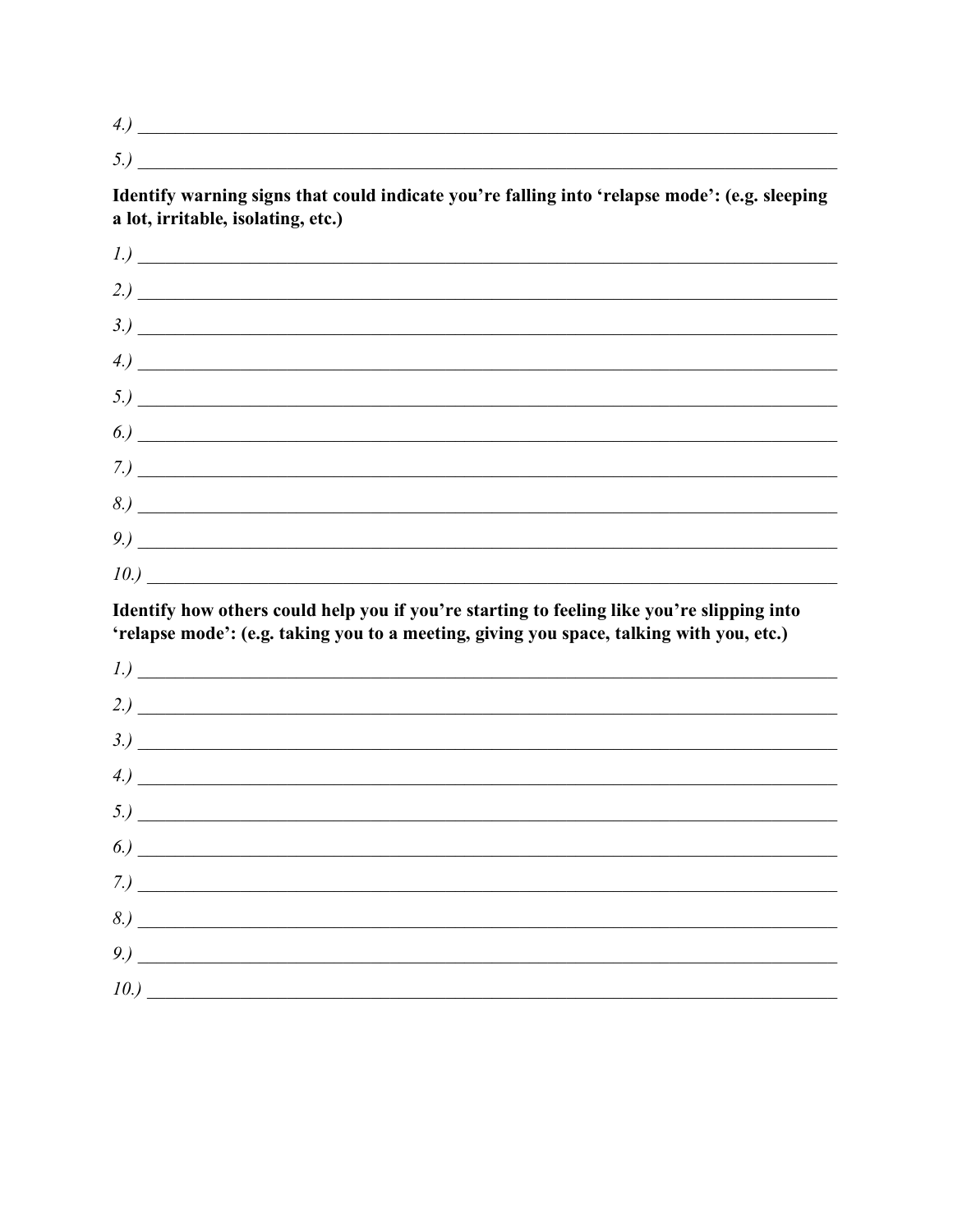$1.$ )  $\left(4.02\right)$  $5.)$  $\overline{6.}$  $(7.)$  $10.)$ Please identify your [healthy] supports: (name and phone number [if applicable])  $2.$ )  $3.)$  $(5.)$  $\sim$  0.1  $\sim$  0.1  $\sim$  0.1  $\sim$  0.1  $\sim$  0.1  $\sim$  0.1  $\sim$  0.1  $\sim$  0.1  $\sim$  0.1  $\sim$  0.1  $\sim$  0.1  $\sim$  0.1  $\sim$  0.1  $\sim$  0.1  $\sim$  0.1  $\sim$  0.1  $\sim$  0.1  $\sim$  0.1  $\sim$  0.1  $\sim$  0.1  $\sim$  0.1  $\sim$  0.1  $\sim$  0.1  $\sim$  0.1  $\sim$   $\mathcal{I}$ .)  $9)$  $10.)$ Please identify what you currently do to support your recovery:  $1)$   $\overline{\phantom{a}}$  $2)$   $\overline{\phantom{a}}$  $3.$ ) 

If you recognize you're falling into 'relapse mode', identify what [specific] steps you would take in order to not pick up and use: (e.g. talking to someone about it, calling your sponsor, going to a meeting, etc.)